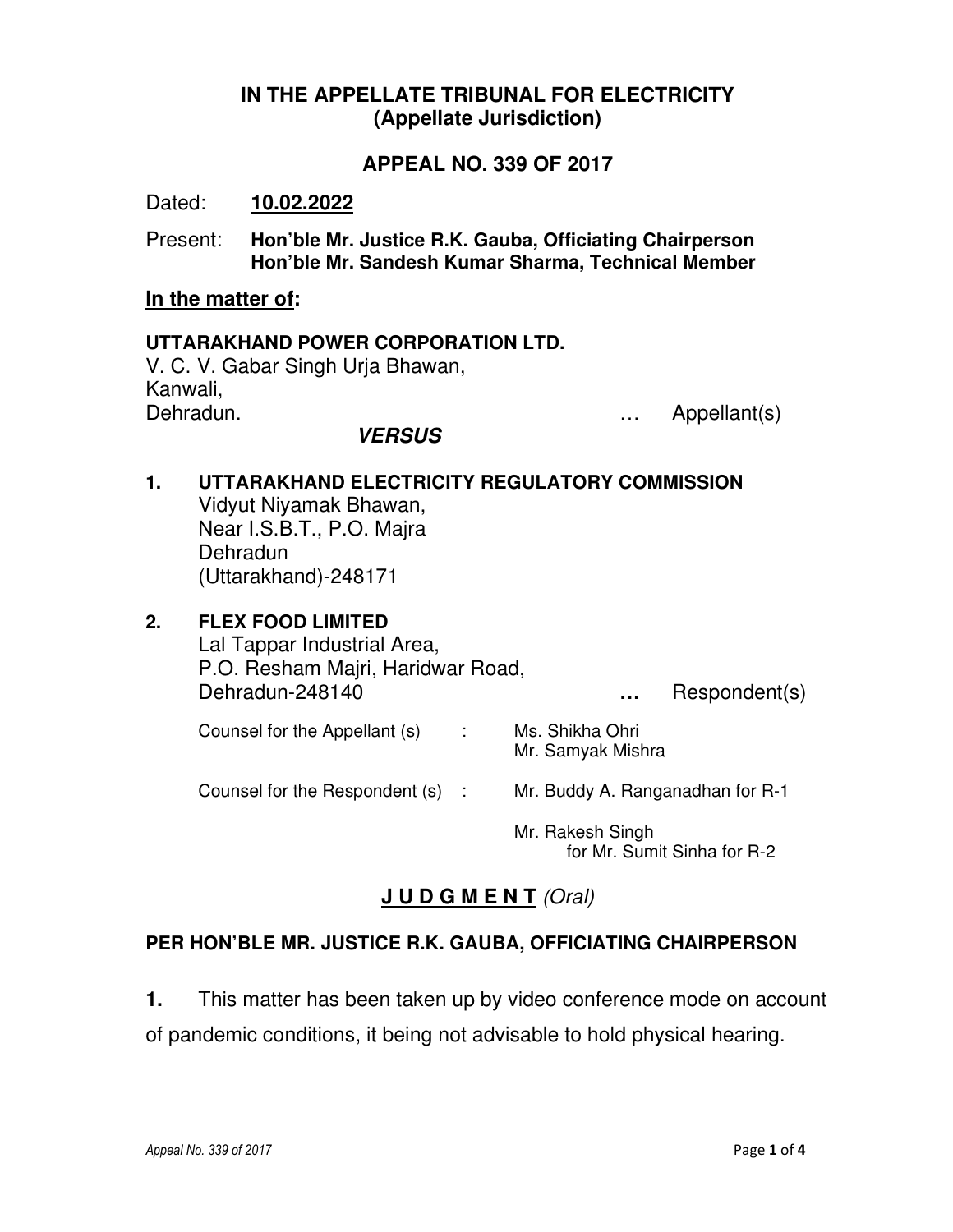**2.** On the basis of complaint of the second respondent – M/s Flex Foods Limited vide letter dated 17.01.2017, the respondent Commission made some inquiry, ordered inspection of the premises of the second respondent (consumer) and thereafter passed the order dated 29.03.2017 in *suo motu* case registered as "In the matter of Applicability of Rate Schedule RTS-4A: Agriculture Allied Activities on the connection no. 557 issued to M/s Flex Foods Limited at their Mushroom Farm at Chidderwala, Dehradun", directing the appellant (distribution licensee) to convert the said electricity connection of the consumer (second respondent) from category RTS-7 to RTS-4A w.e.f. 01.04.2015. It may be mentioned here that RTS-7 is "LT and HT Industry" category, while RTS-4A is described as "Agriculture Allied Activities". Feeling aggrieved by the said direction, the present appeal was filed, the grievance of the distribution licensee being that in determining the issue the Commission has added the words "*change in the form of product*" to the definition of the relevant category under the tariff order.

**3.** The sub-category RTS-4A (*Agriculture Allied Activities*) is described in the tariff order as under:

> *"Agriculture Allied Activities: All Consumers involved in nurseries growing plants/saplings, poly houses growing flowers/vegetables and. fruits which doesn't involve any kind of processing of product except for storing and preservation.""*

**4.** In contrast, the category RTS-7 (LT and HT Industry) is provided in the tariff order thus:

> *(i) Industries and for processing or agro-industrial purposes, power loom as well as to Arc/Induction Furnaces, Rolling /Re-rolling Mills, Mini Steel Plants and to other power consumers not covered under any other Rate Schedule.*

*"*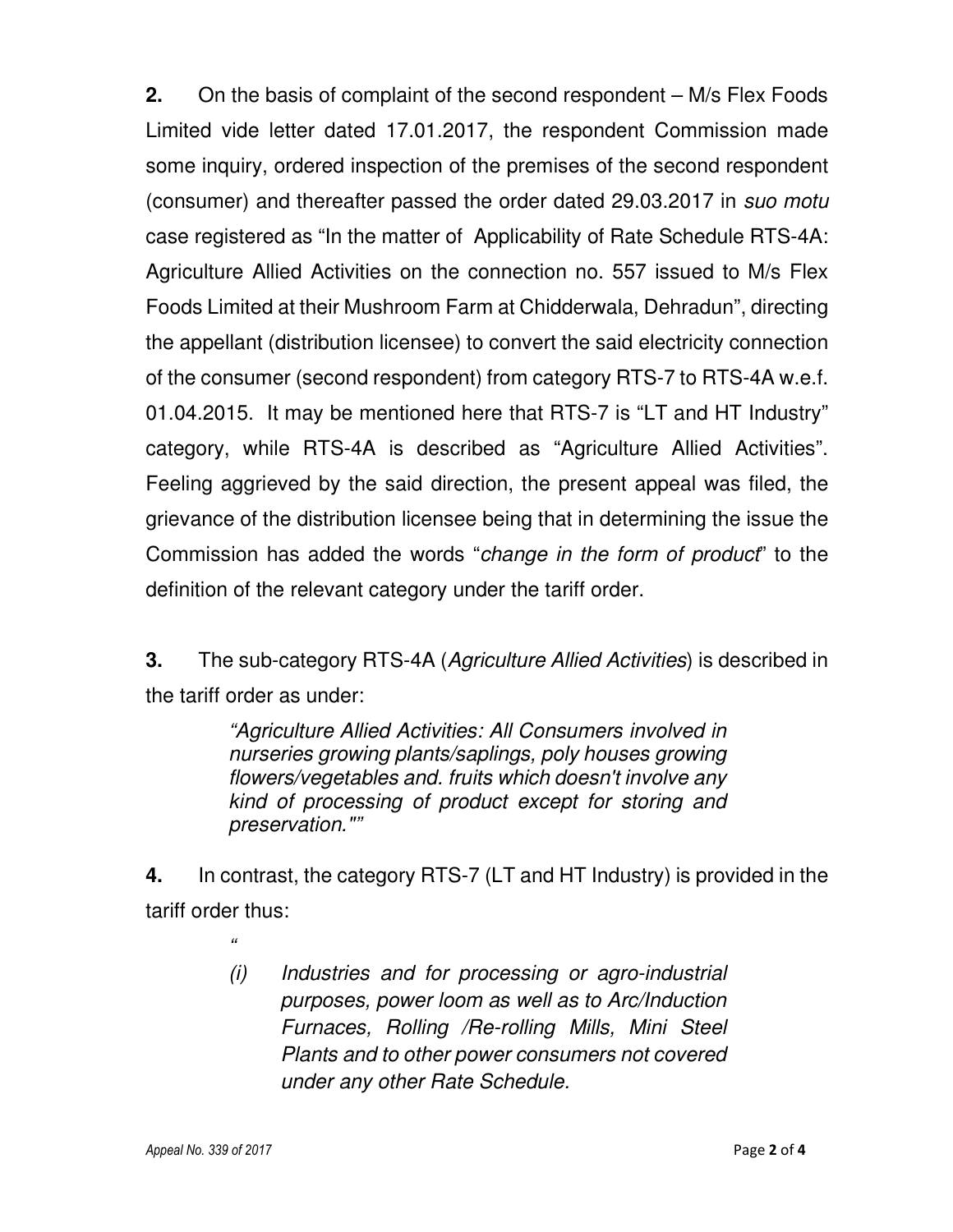*(ii) The vegetable, fruits, floriculture & Mushroom integrated units engaged in processing, storing and packaging in addition to farming and those not covered under RTS-4A shall also be covered under this Rate Schedule."* 

**5.** It has been the case of the second respondent that it runs an agrofarm where it is engaged in the activity of growing mushrooms in controlled atmosphere, there being a provision for storage and preservation which are activities covered by RTS-4A. The key question that may arise in this context is as to whether the activity undertaken includes "processing" of such agro-product as well.

**6.** We had some doubts as to the jurisdiction of the Commission to entertain and adjudicate upon such a complaint of an individual consumer. In this context, reliance was placed by the appellant on judgment dated 22.03.2011 in appeal no. 181 of 2010 (*Uttar Gujarat Vij Company Ltd v. Gujarat State Electricity Regulatory Commission and Ors.*). But then the learned counsel for the respondent Commission sought to explain that the Commission had taken it as an issue of violation of law and regulatory framework in the shape of tariff orders and consequently had also invoked, at one stage, provision contained under Section 142 of the Electricity Act, 2003, intendment being to pass an order which would apply generally to all similarly placed consumers and so as to being clarity in the tariff orders. We find such objective not reflected in the impugned decision.

*Appeal No. 339 of 2017* Page **3** of **4 7.** In our considered view, the examination of the facts by the Commission is not comprehensive enough to reach the conclusions which have been returned so as to result in the impugned directions. There seems to be some overlap in the definitions of the two categories and there is a need for the Commission to pass a more comprehensive order so that no